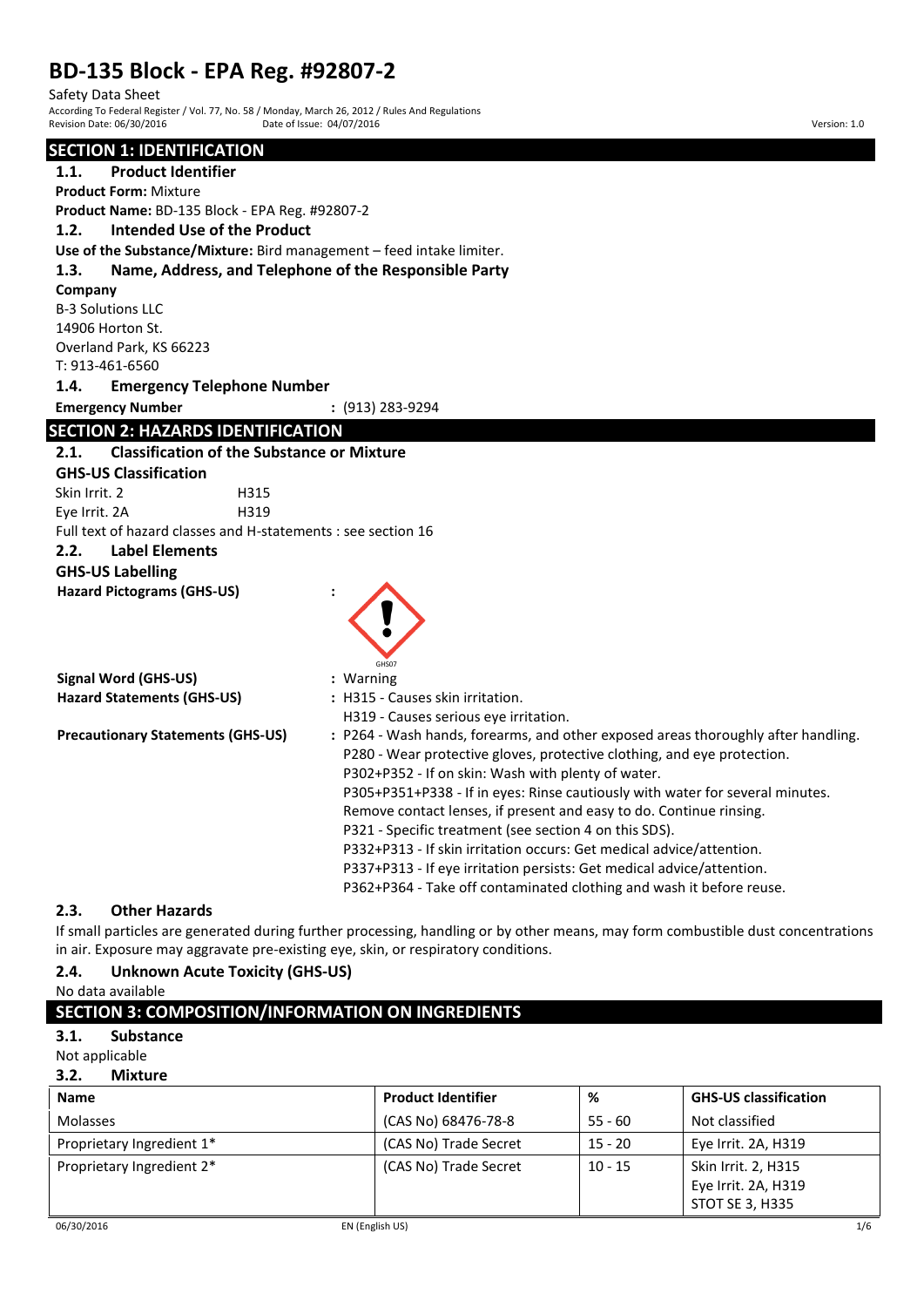Safety Data Sheet

According to Federal Register / Vol. 77, No. 58 / Monday, March 26, 2012 / Rules and Regulations

| Proprietary Ingredient 3* | (CAS No) Trade Secret | $5 - 10$ | Not classified                                |
|---------------------------|-----------------------|----------|-----------------------------------------------|
| Cellulose                 | (CAS No) 9004-34-6    | $1 - 5$  | Comb. Dust                                    |
| Proprietary Ingredient 4* | (CAS No) Trade Secret | $1 - 5$  | Acute Tox. 4 (Oral), H302<br>Eye Dam. 1, H318 |
| Water                     | (CAS No) 7732-18-5    | $1 - 5$  | Not classified                                |

This product contains a blend of feed and/or foodstuffs. All ingredients contained in this product are defined as feed ingredients by the Association of American Feed Control Officials (AAFCO).

\*The specific chemical identity and/or exact percentage of composition have been withheld as a trade secret [29 CFR 1910.1200]. Full text of H-phrases: see section 16

## **SECTION 4: FIRST AID MEASURES**

## **4.1. Description of First-aid Measures**

**First-aid Measures General:** Never give anything by mouth to an unconscious person. If you feel unwell, seek medical advice (show the label where possible).

**First-aid Measures Inhalation:** Using proper respiratory protection, move the exposed person to fresh air at once. Encourage exposed person to cough, spit out, and blow nose to remove dust. Immediately call a poison center, physician, or emergency medical service.

**First-aid Measures After Skin Contact:** Remove contaminated clothing. Drench affected area with water for at least 15 minutes. Obtain medical attention if irritation develops or persists.

**First-aid Measures After Eye Contact:** Rinse cautiously with water for at least 15 minutes. Remove contact lenses, if present and easy to do. Continue rinsing. Obtain medical attention.

**First-aid Measures After Ingestion:** Rinse mouth. Do NOT induce vomiting. Obtain medical attention.

## **4.2. Most Important Symptoms and Effects Both Acute and Delayed**

**Symptoms/Injuries:** Causes serious eye irritation. Causes skin irritation.

**Symptoms/Injuries After Inhalation:** Dust may be harmful or cause irritation.

**Symptoms/Injuries After Skin Contact:** Redness, pain, swelling, itching, burning, dryness, and dermatitis.

**Symptoms/Injuries After Eye Contact:** Contact causes severe irritation with redness and swelling of the conjunctiva.

**Symptoms/Injuries After Ingestion:** Ingestion may cause adverse effects.

**Chronic Symptoms:** None known.

## **4.3. Indication of Any Immediate Medical Attention and Special Treatment Needed**

If exposed or concerned, get medical advice and attention. If medical advice is needed, have product container or label at hand.

## **SECTION 5: FIRE-FIGHTING MEASURES**

## **5.1. Extinguishing Media**

**Suitable Extinguishing Media:** Use extinguishing media appropriate for surrounding fire.

**Unsuitable Extinguishing Media:** Do not use a heavy water stream. Use of heavy stream of water may spread fire.

## **5.2. Special Hazards Arising From the Substance or Mixture**

**Fire Hazard:** May form combustible dust concentrations in air.

**Explosion Hazard:** Dust explosion hazard in air.

**Reactivity:** Hazardous reactions will not occur under normal conditions.

### **5.3. Advice for Firefighters**

**Precautionary Measures Fire:** Exercise caution when fighting any chemical fire.

**Firefighting Instructions:** Use water spray or fog for cooling exposed containers.

**Protection During Firefighting:** Do not enter fire area without proper protective equipment, including respiratory protection.

### **Other Information:** Risk of dust explosion.

## **SECTION 6: ACCIDENTAL RELEASE MEASURES**

## **6.1. Personal Precautions, Protective Equipment and Emergency Procedures**

**General Measures:** Avoid breathing dust. Avoid all contact with skin, eyes, or clothing. Avoid generating dust. Remove ignition sources. Keep away from heat, hot surfaces, sparks, open flames, and other ignition sources. No smoking.

### **6.1.1. For Non-Emergency Personnel**

**Protective Equipment:** Use appropriate personal protection equipment (PPE).

**Emergency Procedures:** Evacuate unnecessary personnel.

### **6.1.2. For Emergency Responders**

### **Protective Equipment:** Equip cleanup crew with proper protection.

**Emergency Procedures:** Upon arrival at the scene, a first responder is expected to recognize the presence of dangerous goods, protect oneself and the public, secure the area, and call for the assistance of trained personnel as soon as conditions permit. Ventilate area.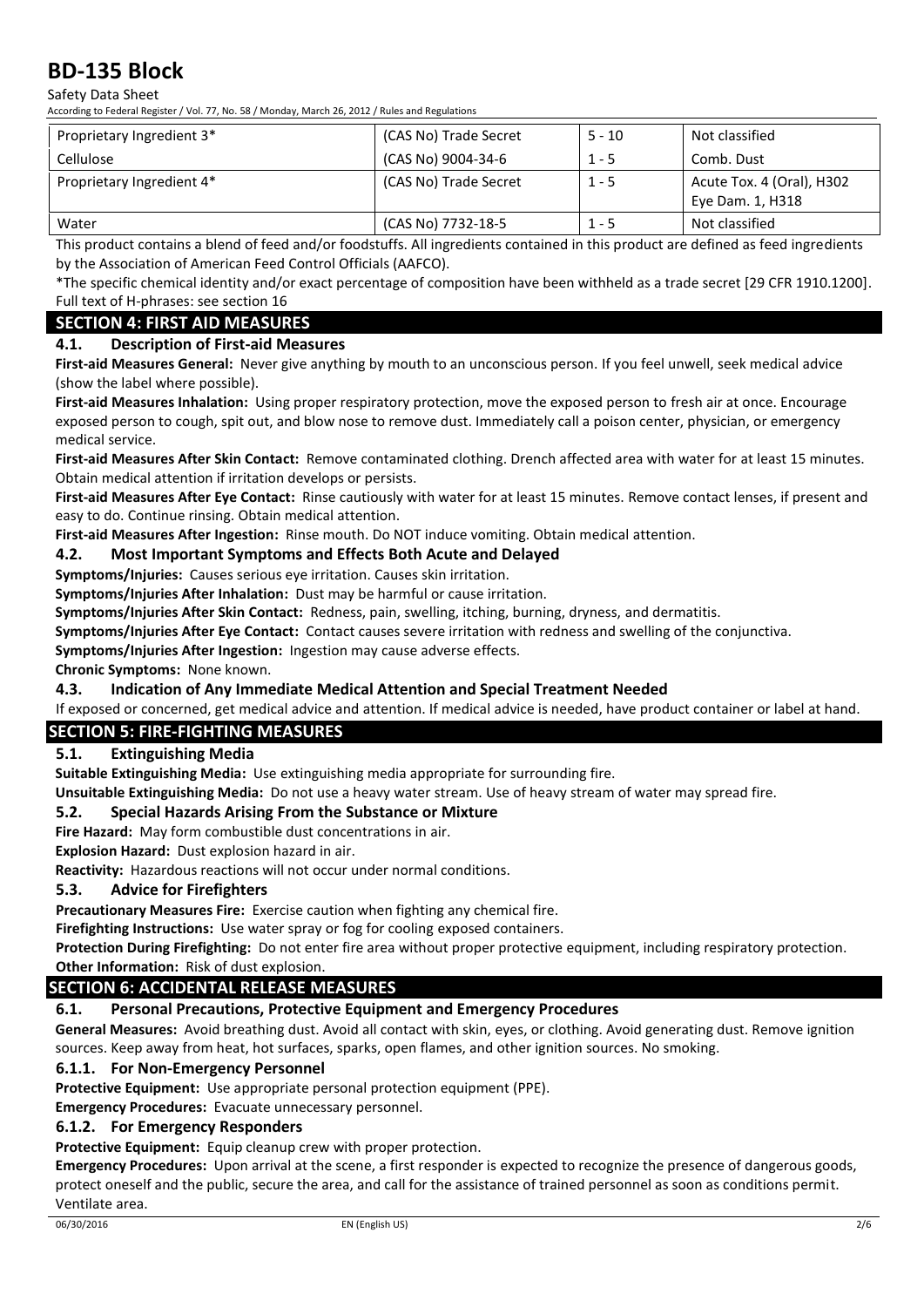Safety Data Sheet According to Federal Register / Vol. 77, No. 58 / Monday, March 26, 2012 / Rules and Regulations

## **6.2. Environmental Precautions**

Prevent entry to sewers and public waters.

## **6.3. Methods and Materials for Containment and Cleaning Up**

**For Containment:** Contain solid spills with appropriate barriers and prevent migration and entry into sewers or streams. Avoid generation of dust during clean-up of spills.

**Methods for Cleaning Up:** Clean up spills immediately and dispose of waste safely. Contact competent authorities after a spill. Use explosion proof vacuum during cleanup, with appropriate filter. Do not mix with other materials. Vacuum clean-up is preferred. If sweeping is required use a dust suppressant. Use only non-sparking tools.

### **6.4. Reference to Other Sections**

See Section 8 for exposure controls and personal protection and Section 13 for disposal considerations.

## **SECTION 7: HANDLING AND STORAGE**

## **7.1. Precautions for Safe Handling**

**Additional Hazards When Processed:** Accumulation and dispersion of dust with an ignition source can cause a combustible dust explosion. Keep dust levels to a minimum and follow applicable regulations.

**Other information:** Wash hands and other exposed areas with mild soap and water before eating, drinking or smoking and when leaving work. Avoid breathing dust. Avoid contact with skin, eyes and clothing. Avoid creating or spreading dust. Keep away from heat, sparks, open flames, hot surfaces. – No smoking.

**Hygiene Measures:** Handle in accordance with good industrial hygiene and safety procedures.

### **7.2. Conditions for Safe Storage, Including Any Incompatibilities**

**Technical Measures:** Comply with applicable regulations. Avoid creating or spreading dust. Use explosion-proof electrical,

ventilating, lighting equipment. Proper grounding procedures to avoid static electricity should be followed.

**Storage Conditions:** Keep container closed when not in use. Store in a dry, cool place. Keep/Store away from direct sunlight, extremely high or low temperatures and incompatible materials.

**Incompatible Products:** Strong acids, strong bases, strong oxidizers.

## **7.3. Specific End Use(s)**

Bird management – feed intake limiter.

## **SECTION 8: EXPOSURE CONTROLS/PERSONAL PROTECTION**

## **8.1. Control Parameters**

For substances listed in section 3 that are not listed here, there are no established exposure limits from the manufacturer, supplier, importer, or the appropriate advisory agency including: ACGIH (TLV), AIHA (WEEL), NIOSH (REL), or OSHA (PEL).

| Cellulose (9004-34-6)           |                                     |                                                |
|---------------------------------|-------------------------------------|------------------------------------------------|
| <b>USA ACGIH</b>                | ACGIH TWA $(mg/m3)$                 | 10 mg/m $3$                                    |
| <b>USA NIOSH</b>                | NIOSH REL (TWA) $(mg/m3)$           | 10 mg/m <sup>3</sup> (total dust)              |
|                                 |                                     | 5 mg/m <sup>3</sup> (respirable dust)          |
| <b>USA OSHA</b>                 | OSHA PEL (TWA) (mg/m <sup>3</sup> ) | 15 mg/m <sup>3</sup> (total dust)              |
|                                 |                                     | 5 mg/m <sup>3</sup> (respirable fraction)      |
| <b>Proprietary Ingredient 3</b> |                                     |                                                |
| <b>USA ACGIH</b>                | ACGIH TWA (mg/m <sup>3</sup> )      | 10 mg/m <sup>3</sup> (inhalable fraction)      |
| <b>USA ACGIH</b>                | <b>ACGIH chemical category</b>      | Not Classifiable as a Human Carcinogen         |
| <b>USA IDLH</b>                 | US IDLH $(mg/m3)$                   | 750 mg/m <sup>3</sup> (fume)                   |
| <b>USA OSHA</b>                 | OSHA PEL (TWA) (mg/m <sup>3</sup> ) | 15 mg/m <sup>3</sup> (fume, total particulate) |
| <b>Proprietary Ingredient 4</b> |                                     |                                                |
| <b>USA NIOSH</b>                | NIOSH REL (TWA) $(mg/m3)$           | 5 mg/ $m3$                                     |

## **8.2. Exposure Controls**

**Appropriate Engineering Controls :** Emergency eye wash fountains and safety showers should be available in the immediate vicinity of any potential exposure. Ensure adequate ventilation, especially in confined areas. Ensure all national/local regulations are observed. Proper grounding procedures to avoid static electricity should be followed. Use explosion-proof equipment. Use local exhaust or general dilution ventilation or other suppression methods to maintain dust levels below exposure limits. Power equipment should be equipped with proper dust collection devices. It is recommended that all dust control equipment such as local exhaust ventilation and material transport systems involved in handling of this product contain explosion relief vents or an explosion suppression system or an oxygen-deficient environment.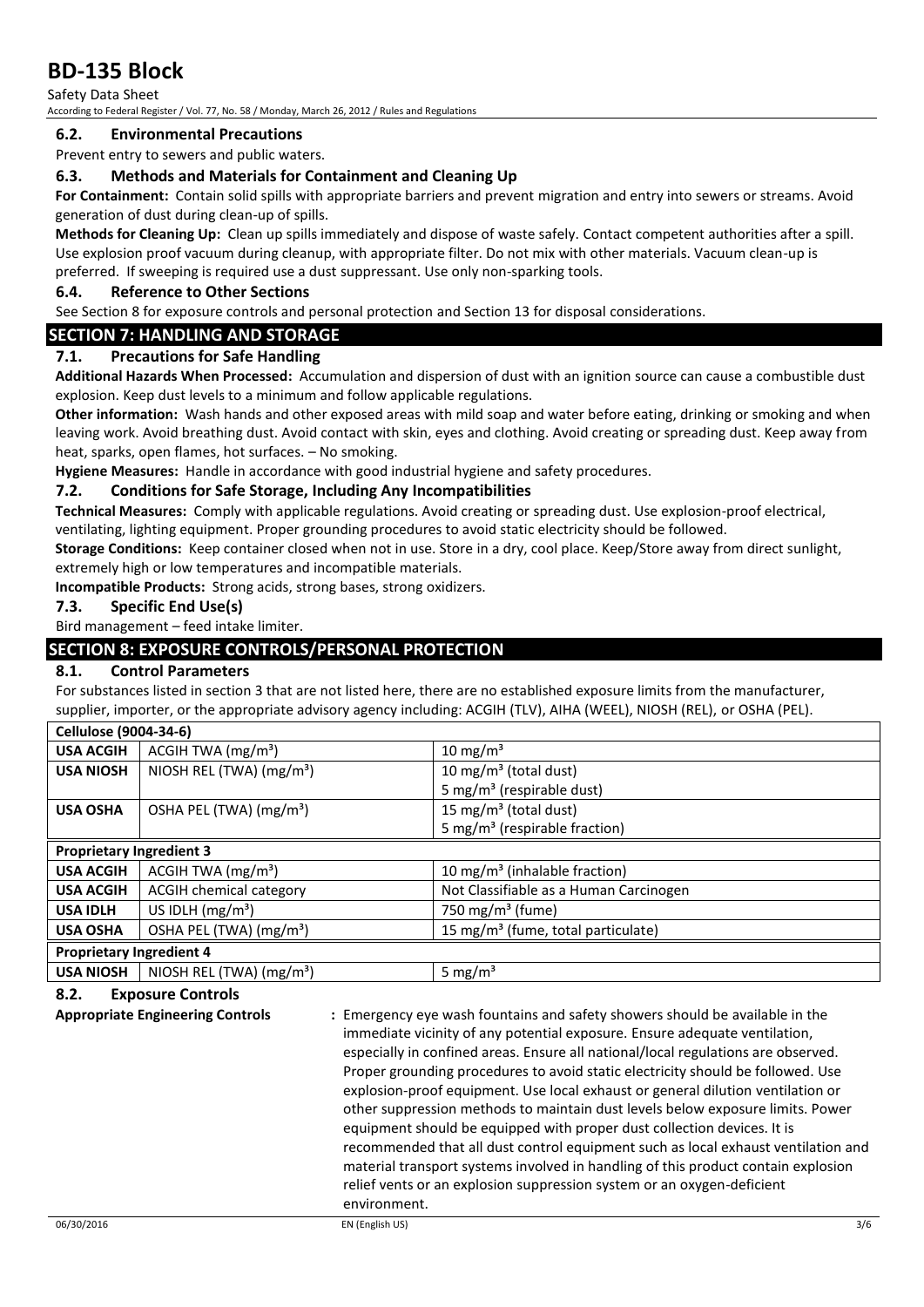| Safety Data Sheet<br>According to Federal Register / Vol. 77, No. 58 / Monday, March 26, 2012 / Rules and Regulations |                                                                                                                                                                                                                                                                       |
|-----------------------------------------------------------------------------------------------------------------------|-----------------------------------------------------------------------------------------------------------------------------------------------------------------------------------------------------------------------------------------------------------------------|
| <b>Personal Protective Equipment</b>                                                                                  | : Gloves. Protective clothing. Protective goggles. Insufficient ventilation: wear<br>respiratory protection.                                                                                                                                                          |
| <b>Materials for Protective Clothing</b>                                                                              | : Chemically resistant materials and fabrics.                                                                                                                                                                                                                         |
| <b>Hand Protection</b>                                                                                                | : Wear protective gloves.                                                                                                                                                                                                                                             |
| <b>Eye Protection</b>                                                                                                 | : Chemical safety goggles.                                                                                                                                                                                                                                            |
| <b>Skin and Body Protection</b>                                                                                       | : Wear suitable protective clothing.                                                                                                                                                                                                                                  |
| <b>Respiratory Protection</b>                                                                                         | : If exposure limits are exceeded or irritation is experienced, approved respiratory<br>protection should be worn. In case of inadequate ventilation, oxygen deficient<br>atmosphere, or where exposure levels are not known wear approved respiratory<br>protection. |
| <b>Other Information</b>                                                                                              | : When using, do not eat, drink or smoke.                                                                                                                                                                                                                             |
| <b>SECTION 9: PHYSICAL AND CHEMICAL PROPERTIES</b>                                                                    |                                                                                                                                                                                                                                                                       |
| <b>Information on Basic Physical and Chemical Properties</b><br>9.1.                                                  |                                                                                                                                                                                                                                                                       |
| <b>Physical State</b>                                                                                                 | : Solid                                                                                                                                                                                                                                                               |
| Appearance                                                                                                            | : Brown/Black                                                                                                                                                                                                                                                         |
| Odor                                                                                                                  | : Slight Sweet Smell                                                                                                                                                                                                                                                  |
| <b>Odor Threshold</b>                                                                                                 | : No data available                                                                                                                                                                                                                                                   |
| рH                                                                                                                    | : No data available                                                                                                                                                                                                                                                   |
| <b>Evaporation Rate</b>                                                                                               | No data available                                                                                                                                                                                                                                                     |
| <b>Melting Point</b>                                                                                                  | No data available                                                                                                                                                                                                                                                     |
| <b>Freezing Point</b>                                                                                                 | : No data available                                                                                                                                                                                                                                                   |
| <b>Boiling Point</b>                                                                                                  | : No data available                                                                                                                                                                                                                                                   |
| <b>Flash Point</b>                                                                                                    | No data available                                                                                                                                                                                                                                                     |
| <b>Auto-ignition Temperature</b>                                                                                      | No data available                                                                                                                                                                                                                                                     |
| <b>Decomposition Temperature</b>                                                                                      | No data available                                                                                                                                                                                                                                                     |
| Flammability (solid, gas)                                                                                             | No data available                                                                                                                                                                                                                                                     |
| <b>Vapor Pressure</b>                                                                                                 | No data available                                                                                                                                                                                                                                                     |
| Relative Vapor Density at 20°C                                                                                        | No data available                                                                                                                                                                                                                                                     |
| <b>Relative Density</b>                                                                                               | No data available                                                                                                                                                                                                                                                     |
| <b>Solubility</b>                                                                                                     | : Insoluble in water.                                                                                                                                                                                                                                                 |
| <b>Partition Coefficient: N-Octanol/Water</b>                                                                         | : No data available                                                                                                                                                                                                                                                   |
| <b>Viscosity</b>                                                                                                      | : No data available                                                                                                                                                                                                                                                   |
| 9.2.<br>Other Information No additional information available                                                         |                                                                                                                                                                                                                                                                       |
| CECTION 10. CTADILITY AND DEACTIVITY                                                                                  |                                                                                                                                                                                                                                                                       |

## **SECTION 10: STABILITY AND REACTIVITY**

**10.1. Reactivity:** Hazardous reactions will not occur under normal conditions.

**10.2. Chemical Stability:** Stable under recommended handling and storage conditions (see section 7).

**10.3. Possibility of Hazardous Reactions:** Hazardous polymerization will not occur.

**10.4. Conditions to Avoid:** Direct sunlight, extremely high or low temperatures, and incompatible materials. Sparks, heat, open flame and other sources of ignition. Dust accumulation (to minimize explosion hazard).

**10.5. Incompatible Materials:** Strong acids, strong bases, strong oxidizers.

**10.6.** Hazardous Decomposition Products: Carbon oxides (CO, CO<sub>2</sub>).

### **SECTION 11: TOXICOLOGICAL INFORMATION**

### **11.1. Information on Toxicological Effects**

**Acute Toxicity:** Not classified

| Cellulose (9004-34-6)           |                                                 |
|---------------------------------|-------------------------------------------------|
| LD50 Oral Rat                   | $>$ 5000 mg/kg                                  |
| <b>LD50 Dermal Rabbit</b>       | $>$ 2000 mg/kg                                  |
| <b>LC50 Inhalation Rat</b>      | $>$ 5800 mg/m <sup>3</sup> (Exposure time: 4 h) |
| <b>Proprietary Ingredient 1</b> |                                                 |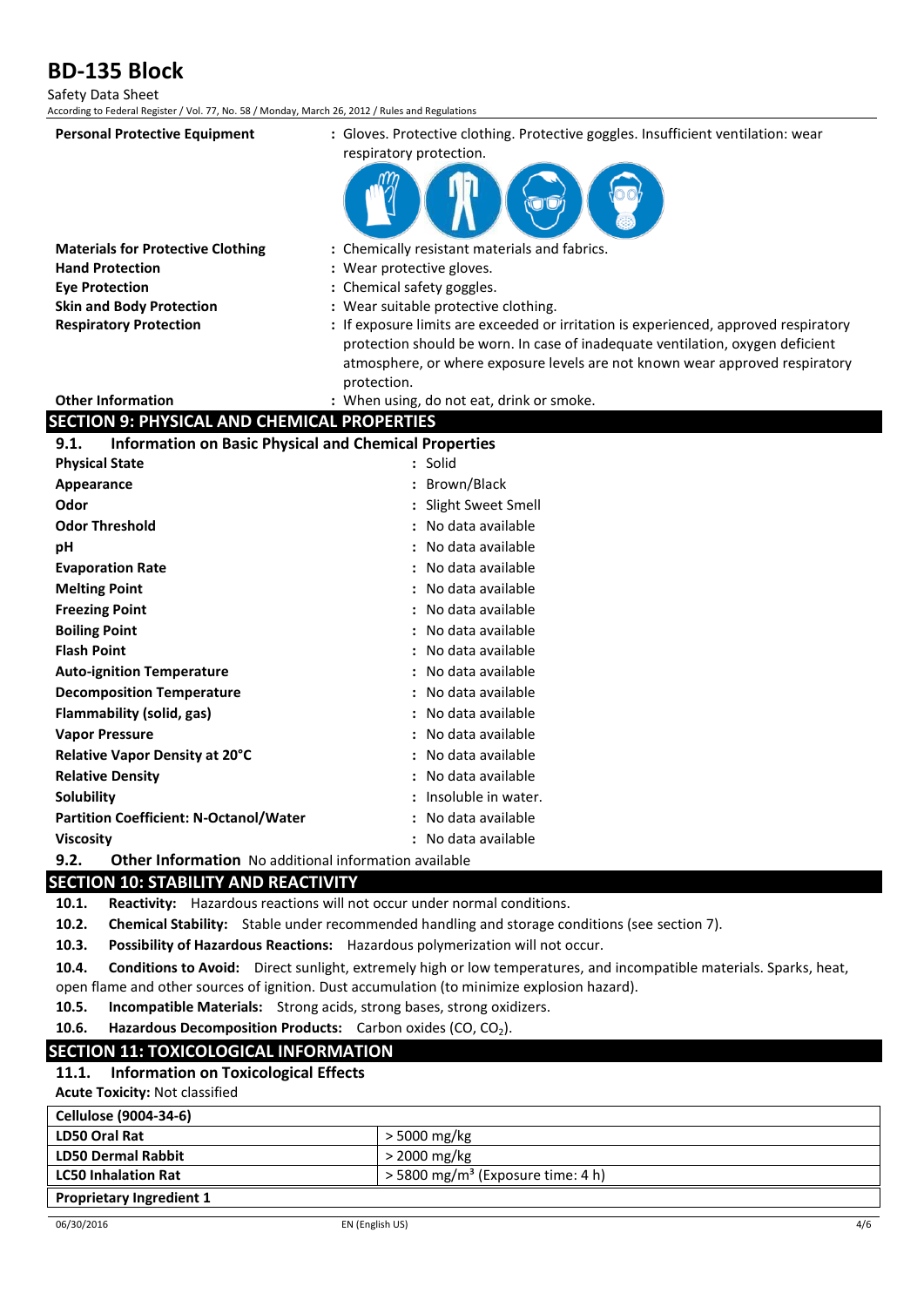## Safety Data Sheet

| According to Federal Register / Vol. 77, No. 58 / Monday, March 26, 2012 / Rules and Regulations |                                                                                                                               |
|--------------------------------------------------------------------------------------------------|-------------------------------------------------------------------------------------------------------------------------------|
| <b>LD50 Oral Rat</b>                                                                             | 2910 mg/kg                                                                                                                    |
| <b>LD50 Dermal Rabbit</b>                                                                        | 5000 mg/kg                                                                                                                    |
| <b>Proprietary Ingredient 4</b>                                                                  |                                                                                                                               |
| <b>LD50 Oral Rat</b>                                                                             | 1624 mg/kg (Species: Sprague-Dawley derived, albino)                                                                          |
| Skin Corrosion/Irritation: Causes skin irritation.                                               |                                                                                                                               |
| Serious Eye Damage/Irritation: Causes serious eye irritation.                                    |                                                                                                                               |
| Respiratory or Skin Sensitization: Not classified                                                |                                                                                                                               |
| Germ Cell Mutagenicity: Not classified                                                           |                                                                                                                               |
| Carcinogenicity: Not classified                                                                  |                                                                                                                               |
| <b>Reproductive Toxicity: Not classified</b>                                                     |                                                                                                                               |
| Specific Target Organ Toxicity (Single Exposure): Not classified                                 |                                                                                                                               |
| Specific Target Organ Toxicity (Repeated Exposure): Not classified                               |                                                                                                                               |
| <b>Aspiration Hazard: Not classified</b>                                                         |                                                                                                                               |
| Symptoms/Injuries After Inhalation: Dust may be harmful or cause irritation.                     |                                                                                                                               |
|                                                                                                  | Symptoms/Injuries After Skin Contact: Redness, pain, swelling, itching, burning, dryness, and dermatitis.                     |
|                                                                                                  | Symptoms/Injuries After Eye Contact: Contact causes severe irritation with redness and swelling of the conjunctiva.           |
| Symptoms/Injuries After Ingestion: Ingestion may cause adverse effects.                          |                                                                                                                               |
| Chronic Symptoms: None known.                                                                    |                                                                                                                               |
| <b>SECTION 12: ECOLOGICAL INFORMATION</b>                                                        |                                                                                                                               |
| 12.1.<br>Toxicity                                                                                |                                                                                                                               |
| <b>Ecology - General</b>                                                                         | : Not classified.                                                                                                             |
| <b>Proprietary Ingredient 4</b>                                                                  |                                                                                                                               |
| EC50 Daphnia 1<br>391 mg/l                                                                       |                                                                                                                               |
| 12.2.<br><b>Persistence and Degradability</b>                                                    |                                                                                                                               |
| <b>BD-135 Block</b>                                                                              |                                                                                                                               |
| <b>Persistence and Degradability</b>                                                             | Not established.                                                                                                              |
| 12.3.<br><b>Bioaccumulative Potential</b>                                                        |                                                                                                                               |
| <b>BD-135 Block</b>                                                                              |                                                                                                                               |
| <b>Bioaccumulative Potential</b>                                                                 | Not established.                                                                                                              |
| 12.4.<br>Mobility in Soil No additional information available                                    |                                                                                                                               |
| <b>Other Adverse Effects</b><br>12.5.                                                            |                                                                                                                               |
| <b>Other Information</b>                                                                         | : Avoid release to the environment.                                                                                           |
| <b>SECTION 13: DISPOSAL CONSIDERATIONS</b>                                                       |                                                                                                                               |
| <b>Waste Treatment Methods</b><br>13.1.                                                          |                                                                                                                               |
|                                                                                                  | Waste Disposal Recommendations: Dispose of contents/container in accordance with local, regional, national, and international |
| regulations.                                                                                     |                                                                                                                               |
|                                                                                                  | Additional Information: Container may remain hazardous when empty. Continue to observe all precautions.                       |
| Ecology - Waste Materials: Avoid release to the environment.                                     |                                                                                                                               |
| <b>SECTION 14: TRANSPORT INFORMATION</b>                                                         |                                                                                                                               |
| 14.1. In Accordance with DOT                                                                     | Not regulated for transport                                                                                                   |
| 14.2. In Accordance with IMDG                                                                    | Not regulated for transport                                                                                                   |
| 14.3. In Accordance with IATA                                                                    | Not regulated for transport                                                                                                   |
| <b>SECTION 15: REGULATORY INFORMATION</b>                                                        |                                                                                                                               |
| 15.1<br><b>US Federal Regulations</b>                                                            |                                                                                                                               |
| <b>BD-135 Block</b>                                                                              |                                                                                                                               |
| <b>SARA Section 311/312 Hazard Classes</b>                                                       | Immediate (acute) health hazard                                                                                               |
| Molasses (68476-78-8)                                                                            |                                                                                                                               |
| Listed on the United States TSCA (Toxic Substances Control Act) inventory                        |                                                                                                                               |
| Cellulose (9004-34-6)                                                                            |                                                                                                                               |
| Listed on the United States TSCA (Toxic Substances Control Act) inventory                        |                                                                                                                               |
| <b>Proprietary Ingredient 1</b>                                                                  |                                                                                                                               |
| Listed on the United States TSCA (Toxic Substances Control Act) inventory                        |                                                                                                                               |
| 06/30/2016<br>EN (English US)                                                                    | 5/6                                                                                                                           |